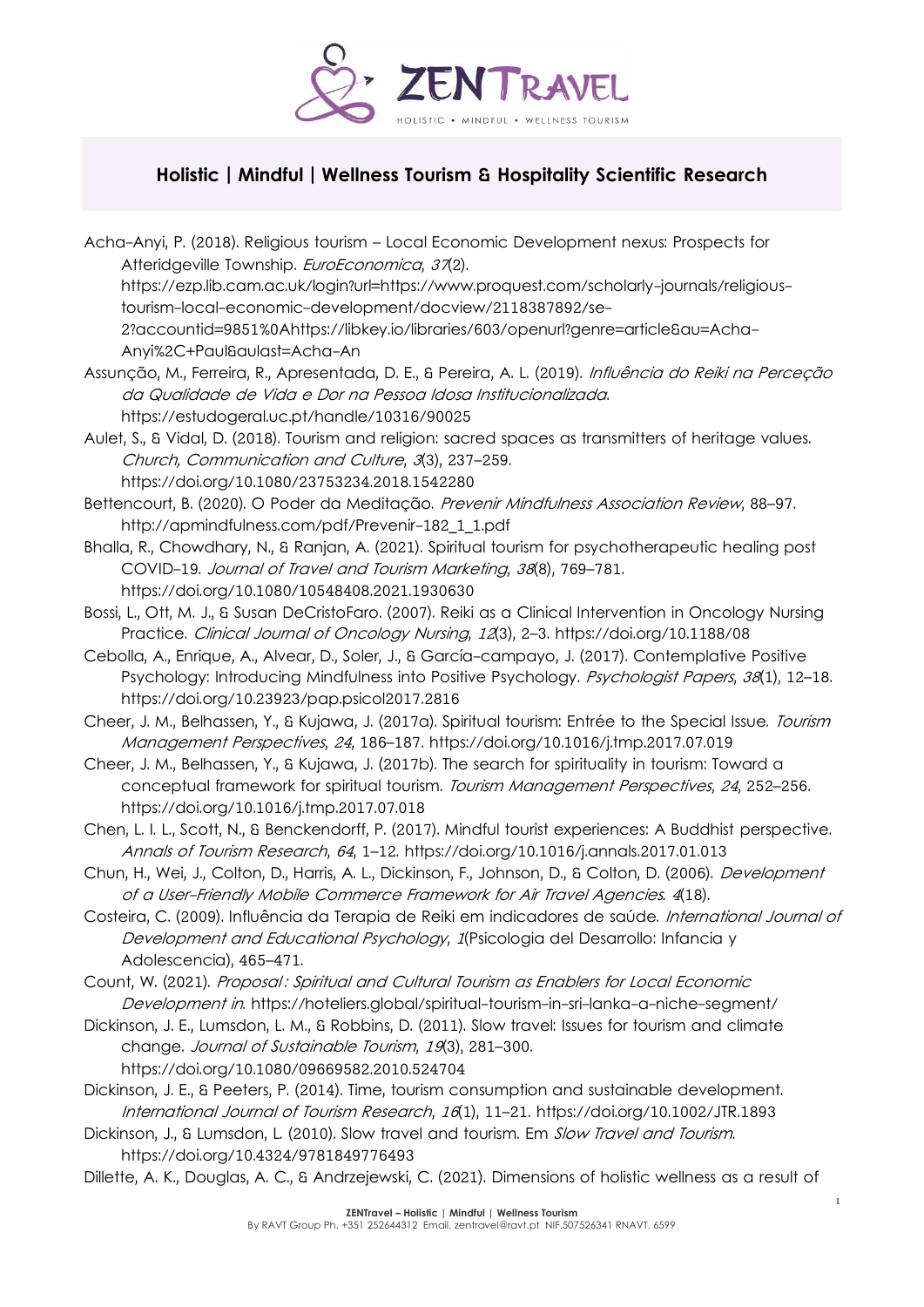

international wellness tourism experiences. Current Issues in Tourism, 24(6), 794–810. https://doi.org/10.1080/13683500.2020.1746247

- Dini, M., & Pencarelli, T. (2022). Wellness tourism and the components of its offer system: a holistic perspective. Tourism Review, <sup>77</sup>(2), 394–412. https://doi.org/10.1108/TR-08-2020-0373
- Dowson, R., Yaqub, M. J., & Raj, R. (2019). Spiritual and Religious Tourism Motivations and Management. CABI.
- Examiner, S. F. (sem data). Reviews from Sacred Places Around the World first edition.
- Filep, S., & Deery, M. (2010). Towards a picture of tourists' happiness. Tourism Analysis, 15(4), 399–410. https://doi.org/10.3727/108354210X12864727453061
- Flint, C. (2015). The Changing World Religion Map. Em *The Changing World Religion Map: Sacred* Places, Identities, Practices and Politics. https://doi.org/10.1007/978-94-017-9376-6\_180
- Frauman, E., & Norman, W. C. (2004). Mindfulness as a tool for managing visitors to tourism destinations. Journal of Travel Research, 42(4), 381-389.
- https://doi.org/10.1177/0047287504263033
- Freitag, V. L., Andrade, A., Badke, M., Heck, R., & Milbrath, V. (2018). Reiki therapy in Family Health Strategy: perceptions of nurses / A terapia do reiki na Estratégia de Saúde da Família: percepção dos enfermeiros. Revista de Pesquisa: Cuidado é Fundamental Online, <sup>10</sup>, 248. https://doi.org/10.9789/2175-5361.2018.v10i1.248-253
- Freitas, A. C. P. de M. (2013). Cogumelos e seus efeitos terapêuticos. 1-42.
- Gehrke, J. M. (2021). The leadership pilgrimage: How a virtual pilgrimage transforms leaders. International Journal of Religious Tourism and Pilgrimage, <sup>9</sup>(2), 55–62.
- Global Wellness Institute. (2021). The Global Wellness Economy: Looking Beyond COVID. Global Wellness Institute, December, 103. https://globalwellnessinstitute.org/wpcontent/uploads/2021/11/GWI-WE-Monitor-2021\_final-digital.pdf
- Global Wellness Institute (GWI). (2018). Global Wellness Tourism Economy. Global Wellness Tourism Economy, November, 102. https://globalwellnessinstitute.org/wpcontent/uploads/2018/11/GWI\_GlobalWellnessTourismEconomyReport.pdf

Gonçalves, E. C., & Guerra, R. J. da C. (2019). O turismo de saúde e bem-estar como fator de desenvolvimento local: uma análise à oferta termal portuguesa. PASOS. Revista de Turismo y Patrimonio Cultural, 17(2), 453-472. https://doi.org/10.25145/j.pasos.2019.17.030

- Guiver, J., & McGrath, P. (2016). Slow Tourism: Exploring the discourses. Dos Algarves: A Multidisciplinary e-Journal, <sup>27</sup>(November), 11–34. https://doi.org/10.18089/damej.2016.27.1
- Gürsoy, İ. T. (2019). Wellness and tourism-mind, body, spirit, place. Journal of Policy Research in Tourism, Leisure and Events, <sup>11</sup>(1), 193–195. https://doi.org/10.1080/19407963.2018.1455628
- Habeeb, Z. (2021a). Mindful travel. International Journal of Spa and Wellness, 4(2-3), 204-212. https://doi.org/10.1080/24721735.2021.1986972
- Habeeb, Z. (2021b). To cite this article: Zuneena Habeeb (2021) Mindful travel. *International Journal* of Spa and Wellness, <sup>4</sup>(3), 204–212. https://doi.org/10.1080/24721735.2021.1986972
- Hairston, L. (2013). Holistic Approches to introspective healing. Wake Forest University.
- Heslinga, J. (2022). Regenerative tourism: moving beyond sustainable and Contents of this page 1. Regeneration gains importance after the Covid-19 pandemic COVID-19. https://www.cbi.eu/node/1968/pdf
- Ho, A. (2020). Regenerative Travel Principles for Hospitality. Regenerative Travel. https://www.regenerativetravel.com/principles-whitepaper/
- Howard, C. (2012). Speeding Up and Slowing Down: Pilgrimage and Slow Travel Through Time. Em Slow Tourism: Experiences and Mobilities. https://doi.org/10.21832/9781845412821-004
- ILTM. (2019). Asia: The Future of Global Wellness Tourism. https://view.iltm.com/2019/05/27/asia-thefuture-of-global-wellness-tourism/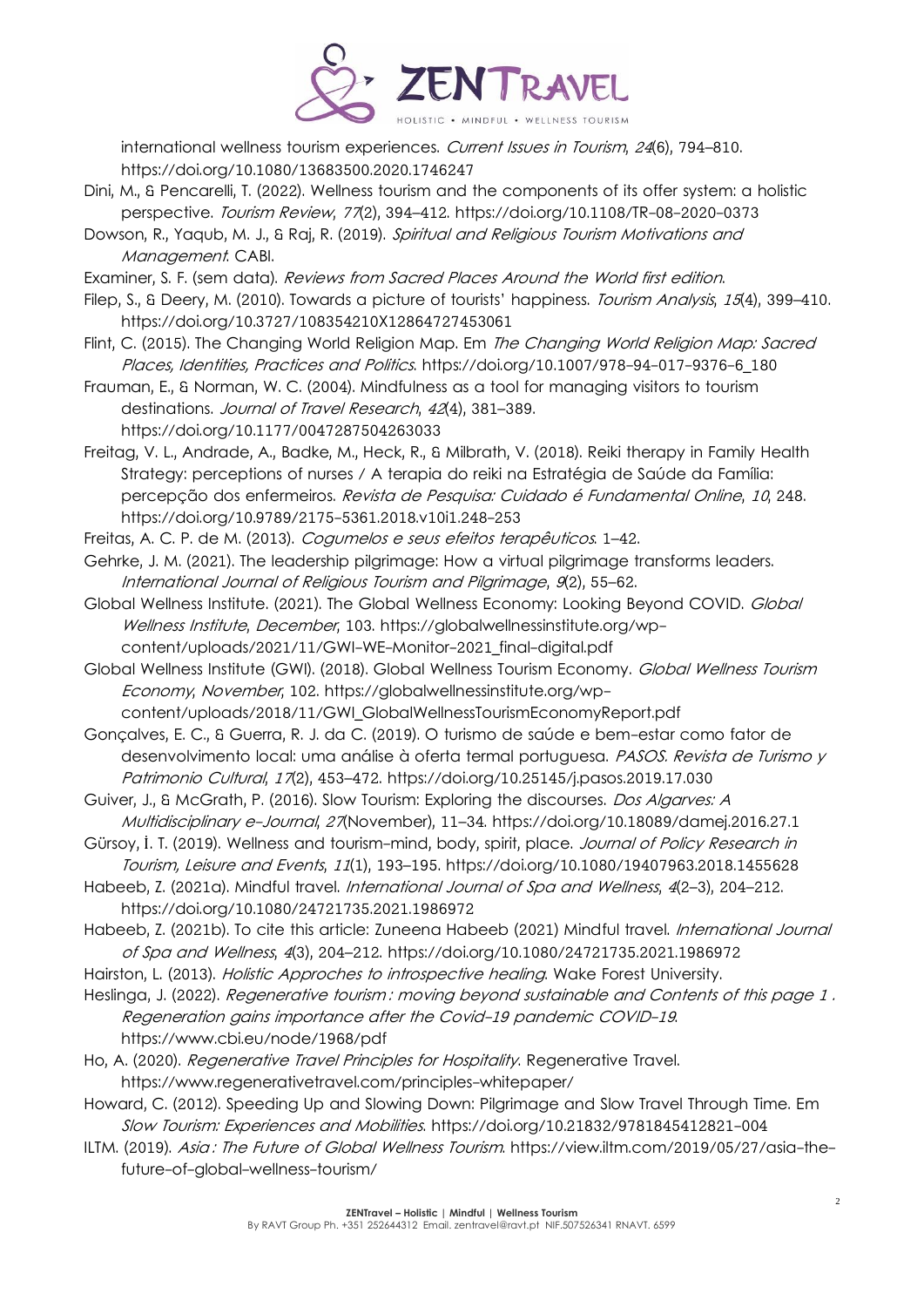

- Jauhari, V., & Sanjeev, G. M. (2010). Managing customer experience for spiritual and cultural tourism: An overview. Worldwide Hospitality and Tourism Themes, 2(5), 467-476. https://doi.org/10.1108/17554211011090094
- Klarin, T., Mcdonalds, M., Verlag, L., & Isbn, G. (2015). Pilgrimage and Sacred Places in Southeast Europe . M . Katic ,. <sup>9100</sup>, 135–137.
- Laing, J. H., Voight, C., Wray, M., Brown, G., Weiler, B., Howat, G., & Tremath, R. (2010). Sand, surf, spa and spirituality? examination of a scoping study of medical and wellness tourism in Australia. Travel and Tourism Research Association, 1–3. https://researchportal.scu.edu.au/discovery/delivery/61SCU\_INST:ResearchRepository/12671932 60002368?l#1367371090002368
- Lengyel, A. (2015). Mindfulness and Sustainability: Utilizing the Tourism Context. Journal of Sustainable Development, <sup>8</sup>(9), 35. https://doi.org/10.5539/jsd.v8n9p35
- Lengyel, A. (2016). Tourism, meditation, sustainability. Applied Studies in Agribusiness and Commerce, <sup>10</sup>(1), 81–91. https://doi.org/10.19041/apstract/2016/1/11
- Lüddeckens, D., Hetmanczyk, P., Klassen, P. E., & Stein, J. B. (2021). The Routledge Handbook of Religion, Medicine, and Health. Routledge.
- Mainil, T., Eijgelaar, E., Klijs, J., Nawijn, J., & Peeters, P. (2017). Research for TRAN Committee Health tourism in the EU: a general investigation. Em *European Parliament's Committee on Transport* and Tourism.

http://www.europarl.europa.eu/RegData/etudes/STUD/2017/601985/IPOL\_STU(2017)601985\_EN. pdf

- McManus, D. E. (2017). Reiki Is Better Than Placebo and Has Broad Potential as a Complementary Health Therapy. Journal of Evidence-Based Complementary and Alternative Medicine, 22(4), 1051–1057. https://doi.org/10.1177/2156587217728644
- Meireles, M. (2009). Efeito de um extracto do cogumelo Maitake sobre a viabilidade celular e apoptose de células de cancro da mama Effect of Maitake mushroom extract in breast cancer cells viability and apoptosis [Porto University]. https://repositorioaberto.up.pt/bitstream/10216/54613/3/131837\_0984TCD84.pdf
- Milne, G. R., Ordenes, F. V., & Kaplan, B. (2020). Mindful consumption: Three consumer segment views. Australasian Marketing Journal, <sup>28</sup>, 3–10. https://doi.org/10.1016/j.ausmj.2019.09.003
- Moal, G., & Ulvoas. (2016). Spirituality and the Travel Motivations of Older Adults. International Journal of Religious Tourism and Pilgrimage, <sup>4</sup>(4), 79–85. https://www.cabdirect.org/cabdirect/abstract/20173106745%0Ahttps://arrow.dit.ie/ijrtp/vol4/iss 4/7
- Money, N. P. (2016a). Are mushrooms medicinal? Fungal Biology, 120(4), 449–453. https://doi.org/10.1016/j.funbio.2016.01.006
- Money, N. P. (2016b). Are mushrooms medicinal? Fungal Biology, 120(4), 449-453. https://doi.org/10.1016/J.FUNBIO.2016.01.006
- Moscardo, G. (1996). Mindful visitors: Heritage and Tourism. Annals of Tourism Research, 23(2), 376-397. https://doi.org/10.1016/0160-7383(95)00068-2
- Moscardo, G. (2017). Exploring mindfulness and stories in tourist experiences. International Journal of Culture, Tourism, and Hospitality Research, <sup>11</sup>(2), 111–124. https://doi.org/10.1108/IJCTHR-11- 2016-0108
- Munro, D., McIntosh, I. S., & Sy Su, C. C. (2021). Pilgrimage and beyond: Going places, far and away. International Journal of Religious Tourism and Pilgrimage, <sup>9</sup>(2), 1–4.
- Nair, B. B., & Dileep, M. R. (2021). Drivers of Spiritual Tourism: A Destination-Specific Approach. International Journal of Religious Tourism and Pilgrimage, <sup>9</sup>(5). https://doi.org/10.21427/8VK2- JB56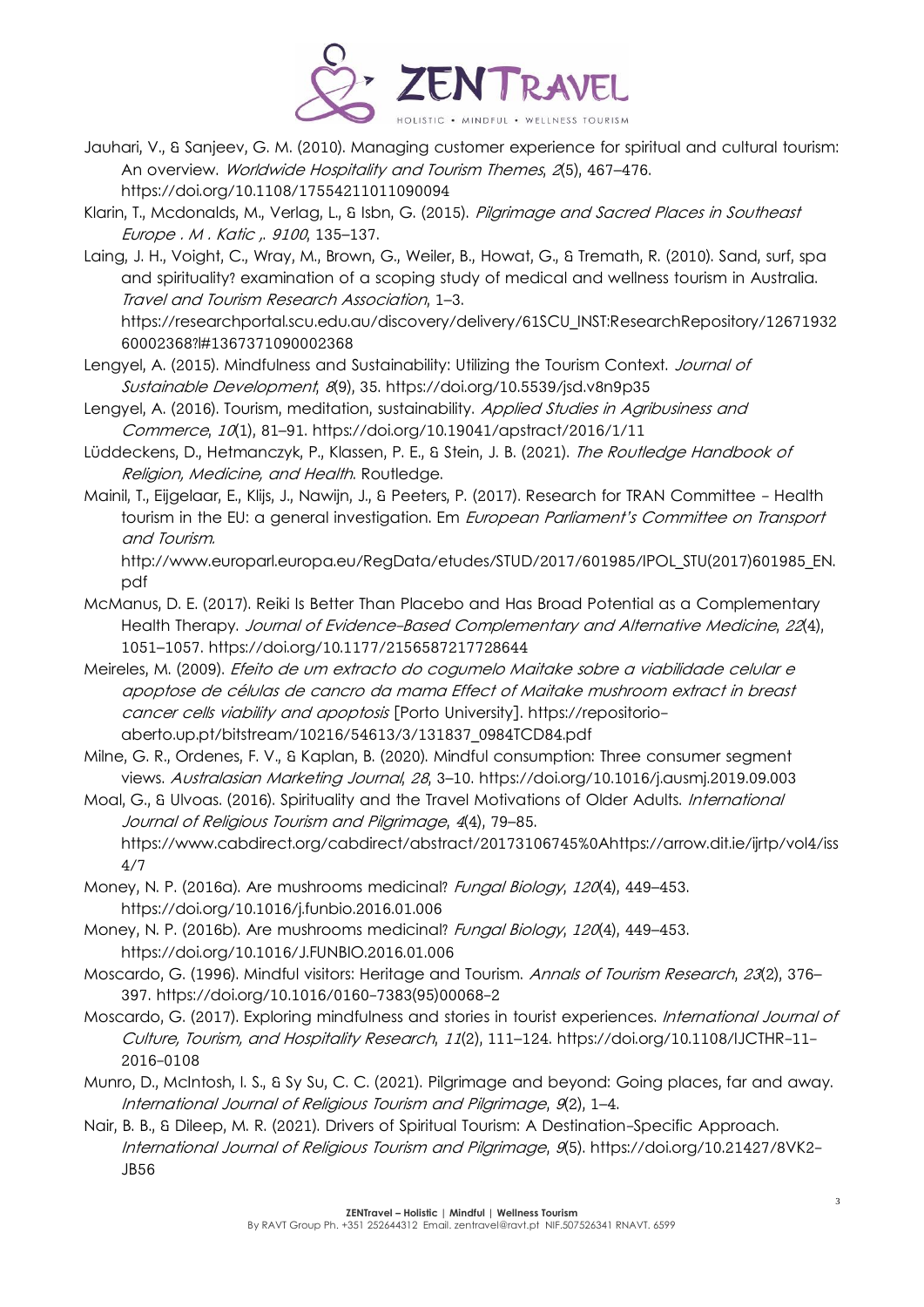

National Geographic. (2008). Sacred Places of a Lifetime: 500 of the World's Most Peaceful and Powerful Destinations. Hardcover.

Neil, J., & Wearing, S. (1999). *Ecotourism: Impacts, Potentials and Possibilities*. Butterworth Heinemann.

- Nicolaides, A., & Grobler, A. (2017). Spirituality, Wellness tourism and quality of life. African Journal of Hospitality, Tourism and Leisure, 6(1), 1-37.
- Novoa, M., Health, D. C.-B. P. in M., & 2014, undefined. (2014). The effects of reiki treatment on mental health professionals at risk for secondary traumatic stress. Ingentaconnect.Com. https://www.ingentaconnect.com/content/follmer/bpmh/2014/00000010/00000001/art00004
- O'Halloran, R. M. (2020). Managing religious tourism. Em Journal of Heritage Tourism (Vol. 15, Número 2). https://doi.org/10.1080/1743873x.2019.1626043
- Oh, H., Assaf, A. G., & Baloglu, S. (2016). Motivations and Goals of Slow Tourism. Journal of Travel Research, <sup>55</sup>(2), 205–219. https://doi.org/10.1177/0047287514546228
- Olsen, D. H., & Timothy, D. J. (2021). The Routledge Handbook of Religious and Spiritual Tourism. Em The Routledge Handbook of Religious and Spiritual Tourism. https://doi.org/10.4324/9780429201011
- Pearce, P. L. (2009). The relationship between positive psychology and tourist behavior studies. Tourism Analysis, <sup>14</sup>(1), 37–48. https://doi.org/10.3727/108354209788970153
- Rai, H. D. (2020). Buddhism and Tourism: A Study of Lumbini, Nepal. Journal of Tourism and Hospitality Education, <sup>10</sup>, 22–52. https://doi.org/10.3126/jthe.v10i0.28732
- Rawal, Y. S., & Sah, V. (2017). Emergence of Spiritual Tourism and Its Impact on Hospitality Industry with Special Reference to Uttarakhand Region. Atithya: A Journal of Hospitality, 3(2), 21–26.
- Reisinger, Y. (2013). Transformational Tourism: Tourist Perspectives. Em Transformational Tourism: Tourist Perspectives. https://doi.org/10.1079/9781780642093.0017
- Reisinger, Y. (2015). Transformational Tourism: Host Perspectives. Em Transformational Tourism: Host Perspectives.
- Rezapouraghdam, H., Alipour, H., & Akhshik, A. (2020). A Futuristic Approach to Sustainable Tourism Development. https://doi.org/10.4018/978-1-7998-4330-6.ch009
- Rifa'i, N., & Kamaludin, M. (2021). The Concept of Spiritual Tourism. Satwika: Kajian Ilmu Budaya dan Perubahan Sosial, 5(1), 142-151. https://doi.org/10.22219/satwika.v5i1.15530
- Rocha, G., & Seabra, C. (2016a). Holistic Tourism: Motivations, Self-Image and Satisfaction. Journal of Tourism Research & Hospitality, s2. https://doi.org/10.4172/2324-8807.s2-004
- Rocha, G., & Seabra, C. (2016b). Holistic Tourism: Motivations, Self-Image and Satisfaction. Journal of Tourism Research & Hospitality, s2, 300. https://doi.org/10.4172/2324-8807.s2-004
- Rogers, L., Phillips, K., & Cooper, N. (2021). Energy healing therapies : A systematic review and critical appraisal. Health Psychology Review, <sup>2</sup>(3), 162–170.
	- https://doi.org/10.13140/RG.2.2.28579.58408
- Routledge. (2015). Health & wellness tourism: a focus on the global spa experience. Routledge. Routledge Freebook. (2014). Health & Wellness Tourism.
- https://www.routledge.com/rsc/downloads/Health\_Wellness\_Tourism\_FB\_final.pdf Santos Felgueiras, S., & Ribeiro, L. M. (2014). Utilização de cogumelos imunoestimulantes em oncologia [Coimbra University]. https://eg.uc.pt/bitstream/10316/79687/1/M\_silvia felgueiras.pdf
- Seabra, C. (2014). Holistic tourism: A new form of living and feeling tourism. 177-179.
- Shapiro, S. L., Jazaieri, H., & Sousa, S. de. (2016). Meditation and positive psychology. The Oxford Handbook of Positive Psychology, December 2018, 863–877. https://doi.org/10.1093/oxfordhb/9780199396511.013.50
- Sheth, J. N., Sethia, N. K., & Srinivas, S. (2011). Mindful consumption: A customer-centric approach to sustainability. Journal of the Academy of Marketing Science, 39(1), 21-39.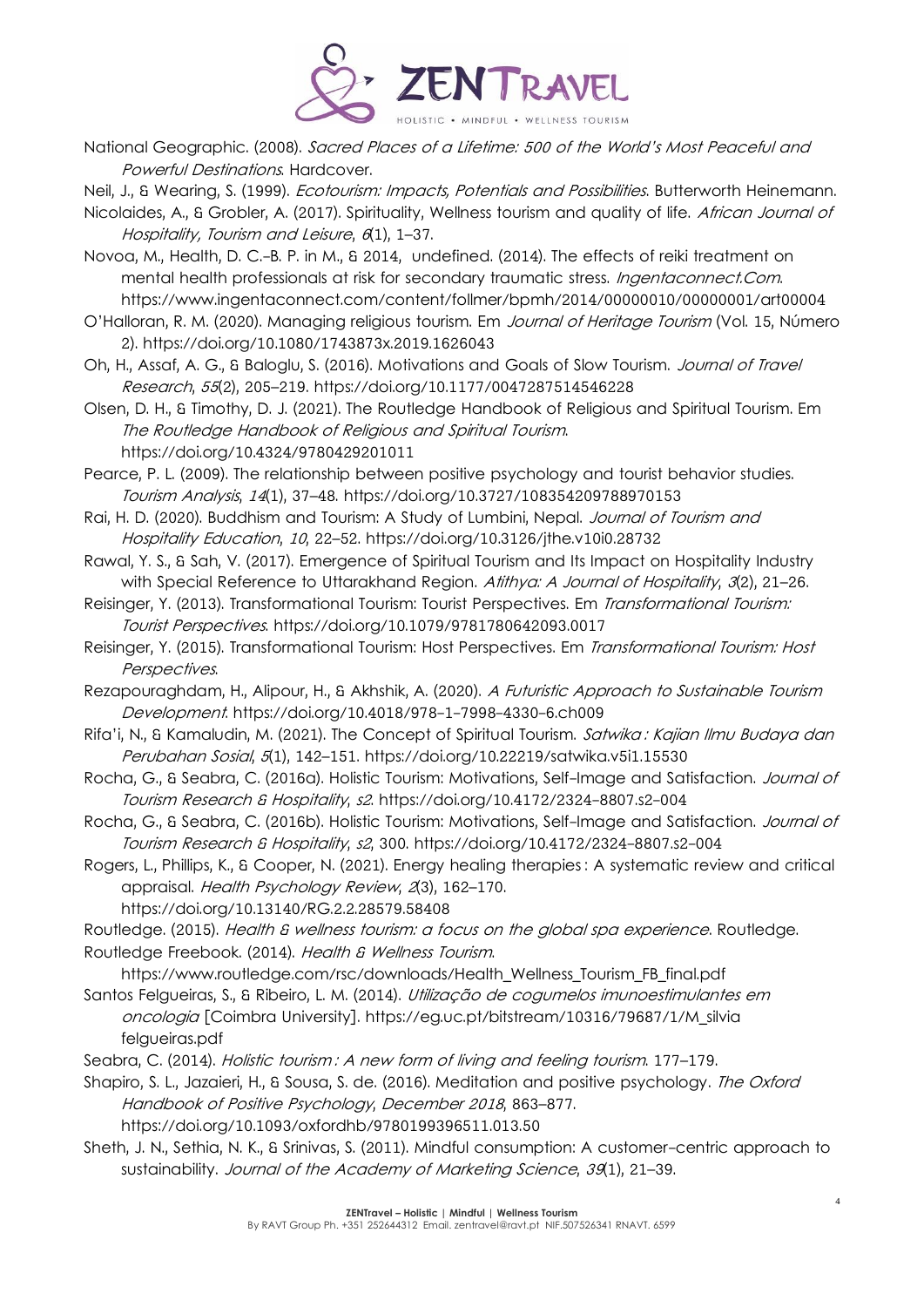

https://doi.org/10.1007/s11747-010-0216-3

- Silva, M. C. (1999). Spirituality and prayer research: a select annotated bibliography. Em *Plastic* surgical nursing : official journal of the American Society of Plastic and Reconstructive Surgical Nurses (Vol. 19, Número 1, pp. 45–46).
- Singh, P. K., Parihar, A. S., Singh, S. K., & Singh, B. (2020). Spiritual Tourism : The Confluence of Religious Faith and Spirituality of Sri Paramhans Ashram Dharkundi , Satna. <sup>4</sup>(1), 20–31.
- Smith, M., & Kelly, C. (2006a). Holistic tourism: Journeys of the self? Tourism Recreation Research, <sup>31</sup>(1), 15–24. https://doi.org/10.1080/02508281.2006.11081243
- Smith, M., & Kelly, C. (2006b). Wellness tourism. Tourism Recreation Research, 31(1), 1-4. https://doi.org/10.1080/02508281.2006.11081241
- Smith, M., & László Puczkó. (2009). Health and Wellness Tourism. Elsevier Ltd.
- Stankov, U., & Filimonau, V. (2021). Here and now the role of mindfulness in post-pandemic tourism. Tourism Geographies, 1–16. https://doi.org/10.1080/14616688.2021.2021978
- Stankov, U., Filimonau, V., & Vujičić, M. D. (2020a). A mindful shift: an opportunity for mindfulnessdriven tourism in a post-pandemic world. Tourism Geographies, 22(3), 703-712. https://doi.org/10.1080/14616688.2020.1768432
- Stankov, U., Filimonau, V., & Vujičić, M. D. (2020b). A mindful shift: an opportunity for mindfulnessdriven tourism in a post-pandemic world. Tourism Geographies, 703-712. https://doi.org/10.1080/14616688.2020.1768432
- Stausberg, M. (2014). Religion and spirituality in tourism. The Wiley Blackwell Companion to Tourism, 349–360. https://doi.org/10.1002/9781118474648.ch28
- Taylor, L. L., & Norman, W. C. (2018). Tourism Recreation Research The influence of mindfulness during the travel anticipation phase The influence of mindfulness during the travel anticipation phase. https://doi.org/10.1080/02508281.2018.1513627
- Taylor, L. L., & Norman, W. C. (2019). The influence of mindfulness during the travel anticipation phase. Tourism Recreation Research, <sup>44</sup>(1), 76–90. https://doi.org/10.1080/02508281.2018.1513627
- The Global Wellness Institute. (2022). The Global Wellness Economy Country Rankings. February.
- Thimm, T. (2021). Travelling to the Inner Self: Tourism, Buddhism and Sustainability in the Alpine Area. International Journal of Religious Tourism and Pilgrimage, <sup>9</sup>(5), 11. https://arrow.tudublin.ie/ijrtp/vol9/iss5/11
- Timothy, D., Olsen, D., & Ron, A. S. (2007). Tourism, Religion, and Spiritual Journeys. 34(2), 547-548. https://doi.org/10.1016/j.annals.2006.10.007
- Ulbricht, C., Weissner, W., Basch, E., Giese, N., Hammerness, P., Rusie-Seamon, E., Varghese, M., & Woods, J. (2009). Maitake mushroom (Grifola frondosa): Systematic review by the natural standard research collaboration. Journal of the Society for Integrative Oncology, 7(2), 66-72. https://doi.org/10.2310/7200.2009.0007
- UNWTO. (2013). International Conference on Spiritual Tourism for Sustainable Development. Spiritual Tourism for Sustainable Development, November, 21–22.
	- http://cf.cdn.unwto.org/sites/all/files/pdf/vietnam\_brochure9\_web-1.pdf
- Vada, S., Prentice, C., Scott, N., & Hsiao, A. (2020). Positive psychology and tourist well-being: A systematic literature review. Tourism Management Perspectives, 33(September 2019), 1-14. https://doi.org/10.1016/j.tmp.2019.100631
- Vetvicka, V., & Vetvickova, J. (2014). Immune-enhancing effects of Maitake (Grifola frondosa) and Shiitake (Lentinula edodes) extracts. Annals of Translational Medicine, 2(2). https://doi.org/10.3978/j.issn.2305-5839.2014.01.05
- VIRTUOSO. (2021). Conscious Comeback: Influencing a Sustainable and Regenerative Future for the Travel & Tourism Industry. https://www.andbeyond.com/wp-